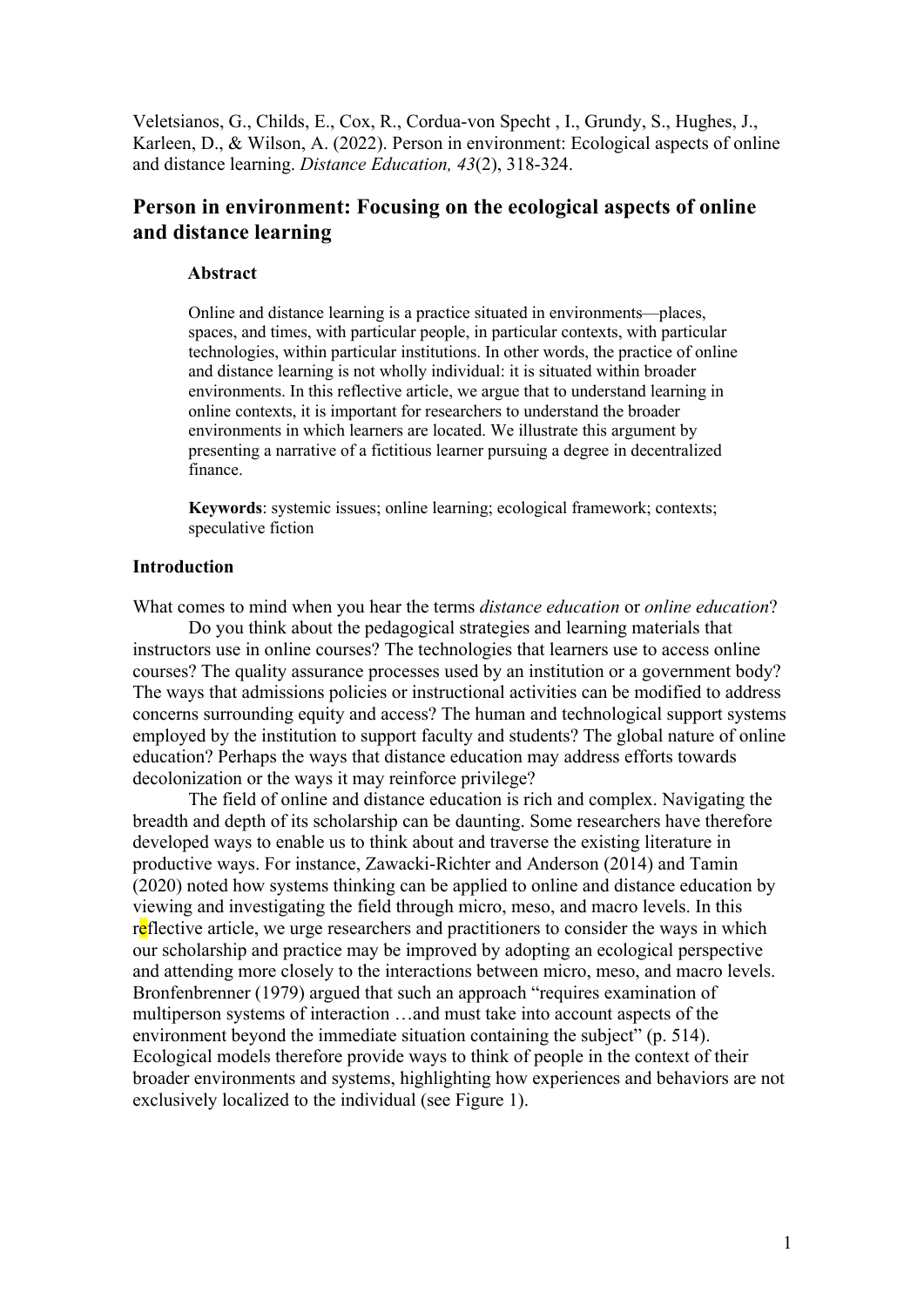

Figure 1. The ecological model (adapted from Cukier et al., 2014, p. 264).

Attending more closely to the interactions between levels means attempting to make sense of how each level impacts, reflects, shapes, and is shaped by other levels. For example, let's assume that an investigation of the times during which online learners study identified that a majority of students study at night. An ecological framework may be valuable in understanding why online learners study at night, as it might reveal that beyond individual preferences (microsystem), forces that impact study times may also include work schedules and relationships with family (mesosystem), and in some instances gendered stereotypes and expectations around family responsibilities (macrosystem). By expanding our lens relating to the forces which impact upon individual students, we are also able to expand the scope of possibility in identifying antecedents and solutions to problems.

To consider individual behaviors in the context of broader systems is to contemplate a negotiated relationship between individual and systemic forces, to consider that individual actions impact systems, that systems impact individual actions, and that our online and distance learning activities are situated within a "systemic backdrop of existing relations and tensions" (cf. Perrotta & Evans, 2013, p. 267). Ecological frameworks have been employed in research endeavors related to our field in the past. For instance:

- Zhao and Frank (2003) used an ecological metaphor to explore technology integration in schools, highlighting, for example, how teachers influence how a technology is used, but technology impacts the teacher as well.
- Veletsianos et al. (2019) and Carpenter et al. (2021) explored how scholar and teacher participation in online social networks changes over time, noting that participation is influenced by factors beyond individual actions (e.g., changes in jobs, technology).
- Houlden et al. (2021) identified the different ways that academics cope with online harassment, and how they are and are not supported at different levels (e.g., at the individual level by receiving assistance from friends, at the meso level by receiving support by their institutions).

It is urgent and significant to consider the myriad, ongoing, and pressing forces that are impacting and shaping higher education. Challenges and issues such as digital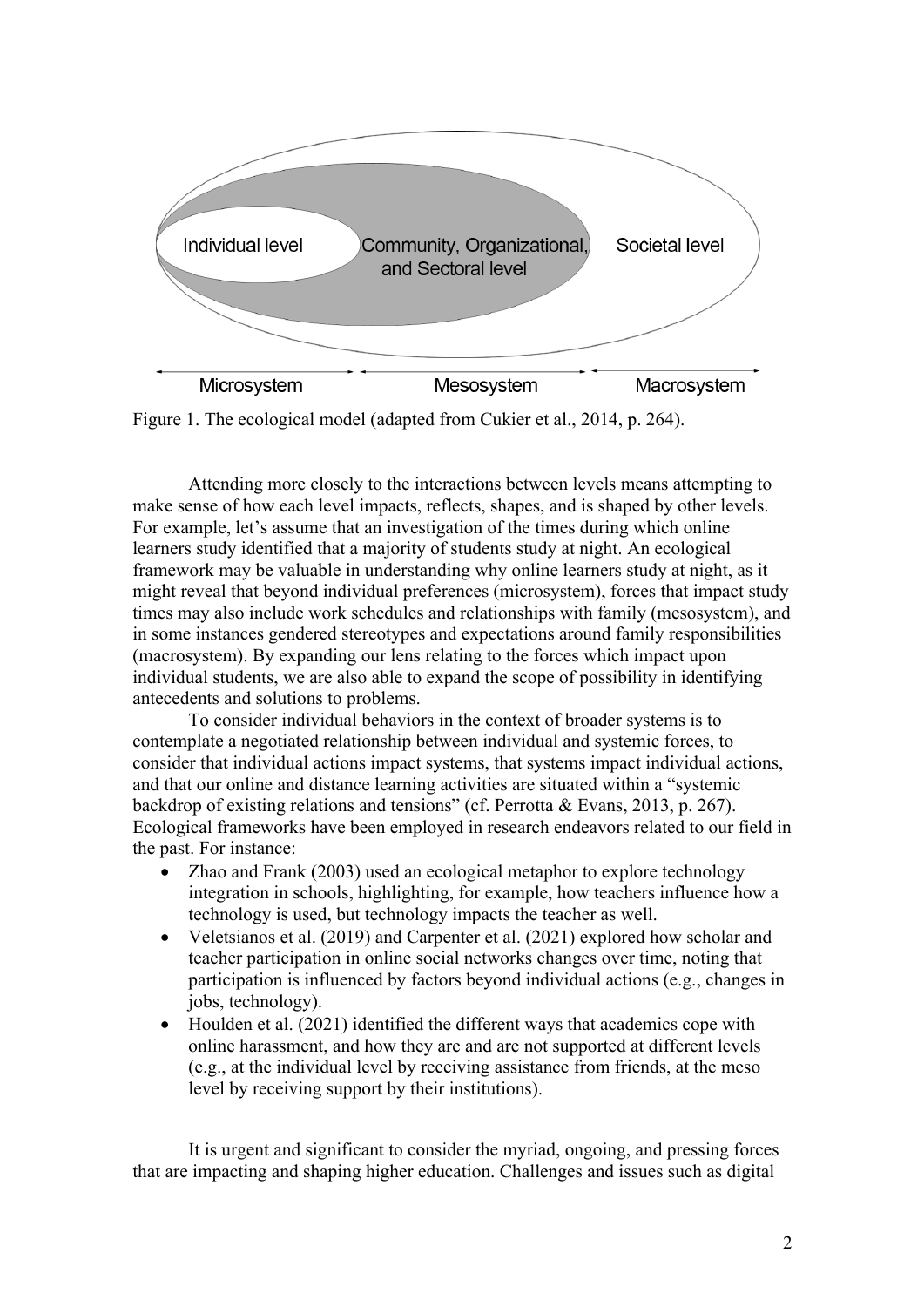transformation, the COVID-19 crisis, rising wealth inequality, financial pressures, climate catastrophe, new pedagogical models, and global experiences with remote learning impact both the system of higher education and our individual behaviors and experiences. Importantly, social, cultural, economic, and environmental forces have rippling effects into numerous aspects of distance and online learning. They shape and impact the topics that we teach, pedagogies that we are able to develop, ways that students are recruited, and the teaching and learning models that we develop to foster learning in an ever-changing world. For instance, the degree to which an individual faculty member is or is not able to transition to remote learning during the most recent COVID-19 wave is situated not only within that individual's skillset and abilities but it is also situated within the policies of their department and institution, politics of the state, as well as their own power and positionality. The degree to which an institution of higher education develops climate change adaptation plans that consider online learning as a predominant strategy, is not solely situated within the abilities and desires of leadership, staff, faculty, and students but is also shaped by politics, the needs and desires of the broader community surrounding the institution, perceived risk, geographic location, institutional reputation, and other socioeconomic and sociocultural factors. In short, these challenges impact individuals and systems.

To illustrate further, below we present a fictional story of a learner to prompt reflection into how various parts of an online education ecosystem interact and intersect. We are not offering this story as an exemplar, nor are we presenting it to advocate for particular technologies or practices that ought to be adopted or rejected. Rather, we are offering it as a way to make more visible some of the ways in which teaching and learning are situated within the broader systems which we find ourselves in 2022.

#### **The story of Magda**

Magda has recently become interested in decentralized finance. Like many others in 2021, she first came across cryptocurrencies in the local newspaper. She explored the topic a little by reading a book about the history of Bitcoin and enrolling in \$59-course by a self-proclaimed crypto millionaire. Both the book and the course left her yearning for more. Maple Syrup University's (MSU) online outreach reinforced some of the critiques she encountered about the technologies associated with cryptocurrencies and convinced her that there is more to decentralized finance and blockchain technologies than trading and profit-making. She wants to learn how this trend relates to the future of banking, how and why governments respond to it, how digital currencies relate to climate change, and how the technologies underlying it relate to notions of freedom of privacy. More broadly, she wants to gain a greater understanding of the politics and social ramifications of these technologies.

Magda is a paid subscriber to MSU's "Big Ideas" discussion series, where she also encountered the topic of decentralized finance. She turns to the university for guidance, and through an online scheduling app, she identifies a convenient time to meet with a program adviser. She completes an online onboarding evaluation which generates actionable data for the adviser to review prior to the meeting. During the meeting, Magda and her adviser develop a personalized program of study that is based on her current knowledge, skills, and competencies; her aspirations; the adviser's expert knowledge of the field, learning outcomes associated with the topic; and input from an institution-wide recommender system that makes suggestions by comparing Magda's profile to the profiles of learners who share her characteristics. Neither Magda nor the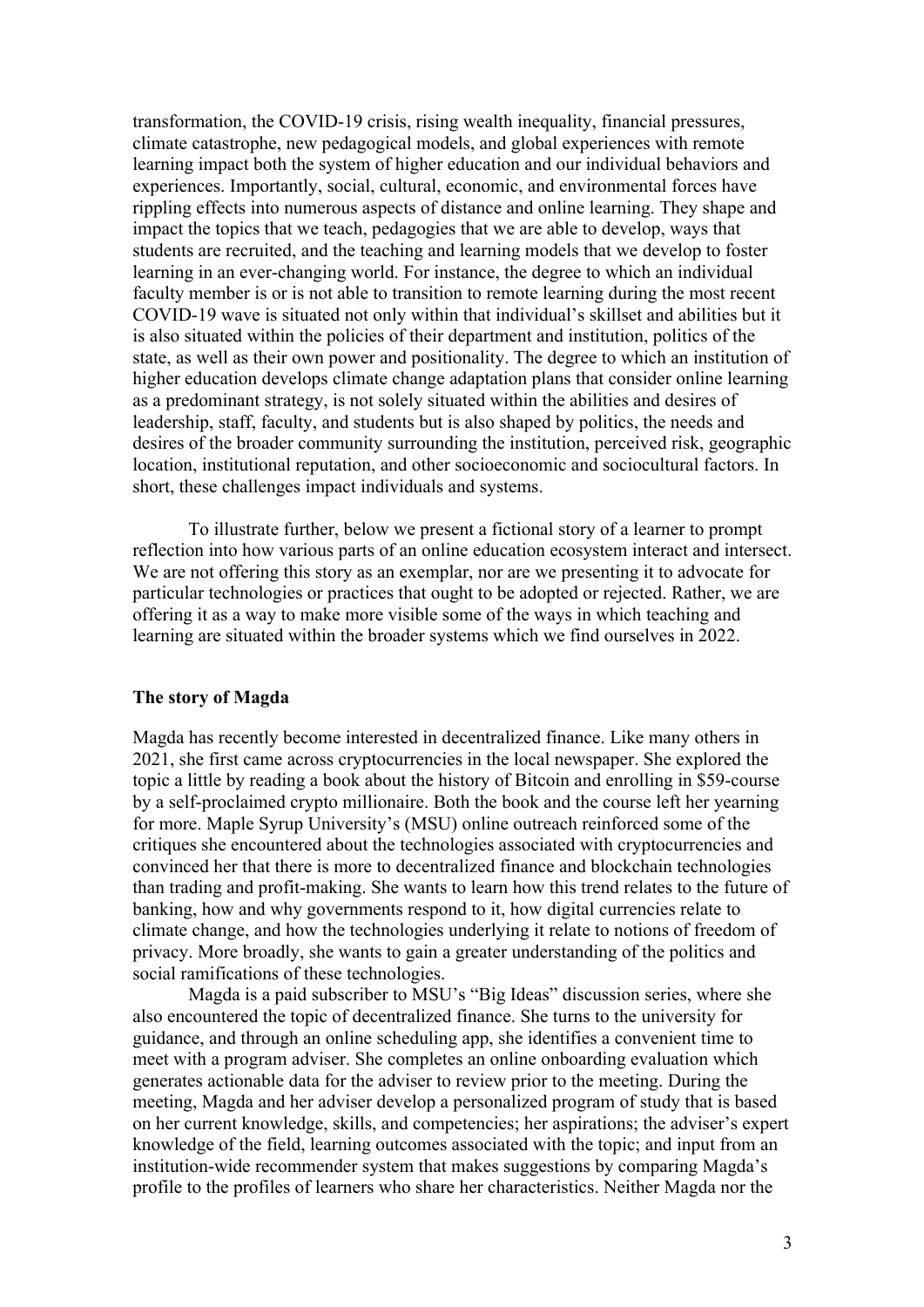adviser quite know how the algorithm that powers the personalized recommended system works, but they both seem to trust it, or at least use it. Based on the results of the onboarding process and MSU's current programming, she can earn prior-learning assessment credits for the first two courses of the Bachelor of Science in Cryptocurrency Studies and enter the program in Course 3, starting in the fall of 2023. In the meantime, if Magda would like to begin pursuing her studies, she is able to enroll in a series of open and self-paced microcourses offered by MSU and elsewhere that will eventually transfer into her program and function as her electives. Prior to making such decisions though, she needs to seek permission from her faculty adviser and confirm that her intended courses are approved for transfer.

Once Magda enrolls in her program of study, her study plan is available in her student portal, and she can already see some information about her first MSU course: the course outline, assignment due dates, and the names and bios of two instructors and student success professionals who support the course. At that time, she will also be contacted by one of the student success professionals to review her expectations and needs. Prior to the meeting, this person consults a digital dashboard that provides relevant data about Magda. The adviser updates the dashboard during the meeting, and the data are instantly available across MSU and to Magda through a customized feed.

Magda's first course is online. Instructor and students meet synchronously every other week. In-between the live sessions, Magda works with peers asynchronously using a variety of technologies that instil a sense of presence and connectedness. This signature institutional pedagogy aims to develop a culture of community and support among learners. The course is 12 weeks long, but courses at MSU vary in length to accommodate the needs of each course rather than allowing a predetermined number of weeks dictate course content and shape its design. So, Magda might take a course that is 3 weeks long and another that may be as long as 19 weeks. At the same time, this institution-wide practice creates organizational nightmares: shared electives are difficult to coordinate, and because of varied course lengths, student and instructor workloads vary dramatically across the institution.

Magda has a host of options to connect with students, alumni, and professionals related to her area of study, be it with regards to research, business, or other vocational interests. She can join networks that span institutions and sectors, thereby expanding her own personal and professional connections. She can also participate in additional learning opportunities (e.g., webinars and workshops), which are automatically sourced for her based on her thematic interests. She keeps track of these offerings via her portal, and her digital learning passport is automatically updated with not just courses but with her developing skills and competencies, mapped against evidence of achievement and the evolving body of knowledge required in the field.

Learners in this program are also encouraged to participate in online social networks related to their topic of study and to keep journals of their participation and reflections. Magda joined a few Reddit and Discord groups related to decentralized finance and came across a work-integrated learning opportunity with a blockchain startup in another country that she decides to pursue. She contacts her program adviser, who puts her in touch with an experiential learning adviser who will facilitate the application primarily via a review of her digital learning passport. In the meantime, the program adviser, who is kept informed of developments, works with Magda to adjust Magda's learning plan and schedule. These changes, along with an update on tuition and fees, are immediately reflected in her student portal. When Magda completes her experiential learning goal, she will once again meet with her program adviser to examine her plan. Courses, learning objectives, and desired skills and knowledge may or may not change,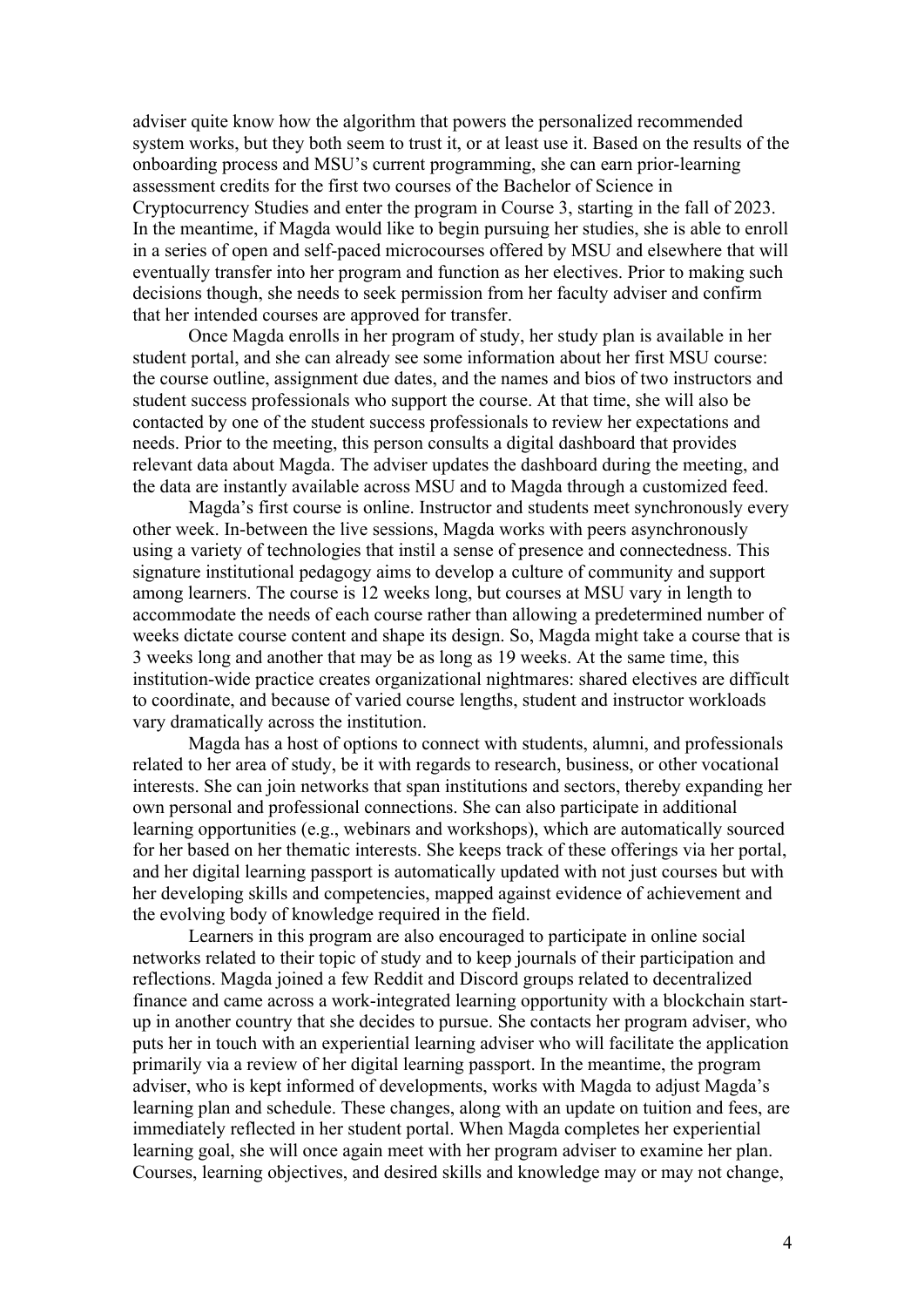but once she is ready, she will enroll in the next course, and the process described above will start all over again. As with the first course, Magda's learning experience will be "high touch," encompass the same kind of frequent interactions with her peers and instructors and invite her to engage actively in her learning.

## **Conclusion**

In which ways does the above narrative reflect the ways in which systemic factors impact online learning? Importantly for this special issue, what are some of the systemic implications instructional designers and researchers should consider for online and distance education environments? Some ecological aspects that need to be considered in, say, investigations of learner experiences and supports at this institution include possible tensions between the institution's signature pedagogy and pedagogical approaches adopted by instructors or advocated by instructional designers; tensions between student interests and options provided by the institution to pursue those interests; the role of human (e.g., advisers) and non-human actors (e.g., algorithms) in guiding student learning paths; and the role of noninstitutional social networks in impacting and influencing learning experiences. Systemic thinking in online and distance learning may seem to significantly expand the scope and complexity of our investigations; but it adds a level of breadth and richness that is necessary to understand the whole picture. By adopting an ecological perspective, we can recognize more fully the diverse nature and complexity of the human experience—the persons within the environment. A fuller and more complex picture of teaching, learning, designing, and managing online learning environments, programs, and systems may enable us to develop a broader repertoire of ways to tackle educational problems. Such approaches ought to go beyond technology, beyond developing individual skills and abilities, and beyond our institutions. Such ways may further connect us with communities beyond our universities. Expanding the scope of our scholarship and practice in these ways would be a worthwhile endeavor in the service of learning and community-responsive and community-engaged scholarship.

### **Disclosure statement**

No potential conflict of interest was declared by the authors.

### **Funding information**

This work was in part supported by a grant from the Social Sciences and Humanities Council to Veletsianos.

#### **Notes on contributors**

Dr. George Veletsianos is a professor at Royal Roads University, where he holds the Canada Research Chair in Innovative Learning and Technology and the Commonwealth of Learning Chair in Flexible Learning. His research centers on online and flexible learning. He blogs at http://www.veletsianos.com

Dr. Elizabeth Childs is Professor and Program head for the Master of Arts in Learning and Technology at Royal Roads University. She is interested in the design, creation and implementation of flexible learning environments that incorporate the affordances of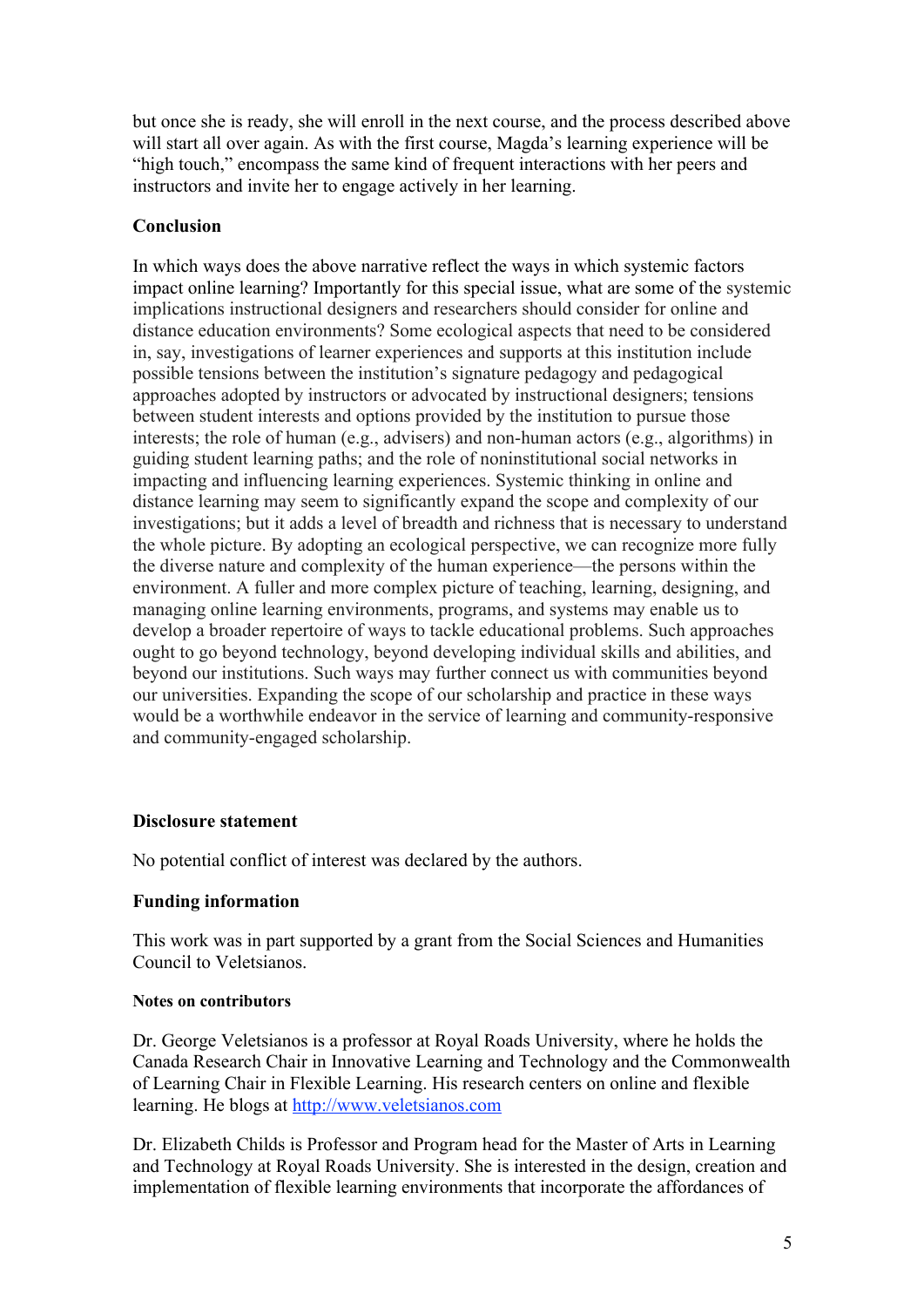information and communication technology and provide learners with increased choice, flexibility and opportunities for co-creation.

Dr. Robin Cox is a professor at Royal Roads University, where she Directs the Resilience By Design Lab, and leads the MA in Climate Action Leadership. Her research and curriculum design work focus on building the competencies and capacities necessary to support and empower climate change action and disaster risk reduction. To learn more see https://resiliencebydesign.com/ and https://adaptationlearningnetwork.com/

Isabel Cordua-von Specht is manager of faculty affairs at Royal Roads University. She has worked in higher education for over 25 years and brings a focus on collaborative systems development and integration.

Dr Stephen Grundy is a professor at Royal Roads University. He has held various position including 10 years as the VP Academic and Provost. His research interests range from synthetic chemistry to environmental science to post-secondary education transformation.

Janine Hughes is the Theses and Dissertations Manager at Royal Roads University. She has been with the University for over ten years and in her current role, she serves as the University's representative with the Canadian Associate of Graduate Studies and the Western Canadian Dean's of Graduate Studies.

Darryl Karleen is a member of the Information Technology department at Royal Roads University and a graduate of its Higher Education Administration and Leadership program. His research centred around the impact of cloud computing in higher education institutions.

Angella Wilson is a member of the VP Academic and Provost office supporting the portfolio with budgeting, planning and operations.

### **References**

- Bronfenbrenner, U. (1979). *The ecology of human development*. Harvard University Press.
- Carpenter, J. P., Krutka, D. G., & Trust, T. (2021). Continuity and change in educators' professional learning networks. *Journal of Educational Change*, *23*, 85–113. https://doi.org/10.1007/s10833-020-09411-1
- Cukier, W., Gagnon, S., Lindo, L. M., Hannan, C., & Amato, S. (2014). A [critical] ecological model to enabling change: Promoting diversity and inclusion. In V. Malin, J. Murphy, & M. Siltaoaja (Eds.), *Getting things done* (pp. 245–275). Emerald Group Publishing Limited.
- Houlden, S., Hodson, J., Veletsianos, G., Gosse, C., Lowenthal, P., Dousay, T., & Hall, N. C. (2021). Support for scholars coping with online harassment: an ecological framework. *Feminist Media Studies*, 1–19.
- Perrotta, C., & Evans, M. A. (2013). Instructional design or school politics? A discussion of 'orchestration' in TEL research. *Journal of Computer Assisted Learning*, *29*(3), 260–269. https://doi.org/10.1111/j.1365-2729.2012.00494.x
- Tamin, S. (2020). Analyzing the complexities of online education systems: A systems thinking perspective. *Tech Trends, 64*(5), 740–750. https://doi.org/10.1007/s11528-020-00538-9